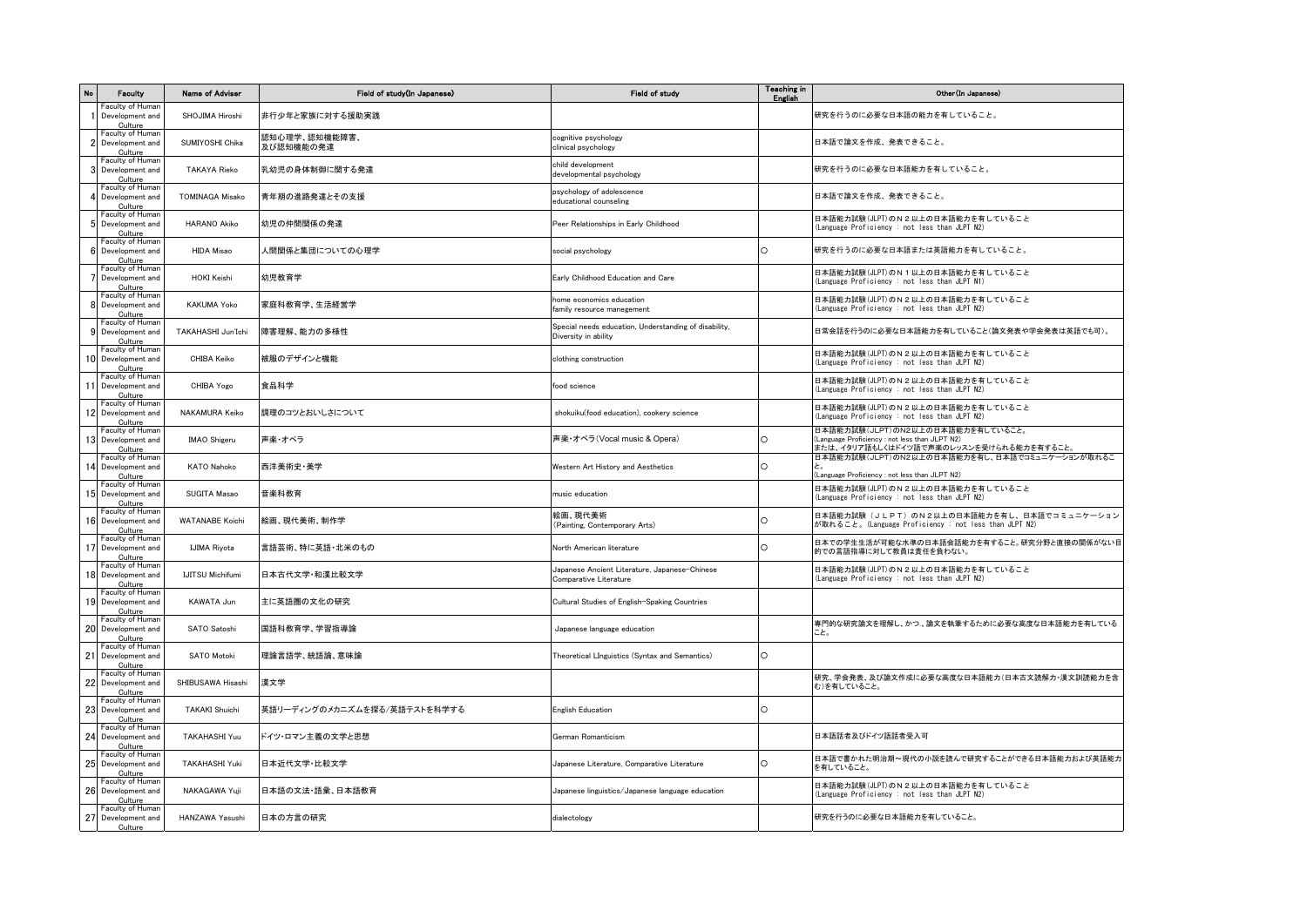| <b>No</b> | Faculty                                               | Name of Adviser          | Field of study(In Japanese) | Field of study                                       | <b>Teaching in</b><br>English | Other (In Japanese)                                                                                                                                   |
|-----------|-------------------------------------------------------|--------------------------|-----------------------------|------------------------------------------------------|-------------------------------|-------------------------------------------------------------------------------------------------------------------------------------------------------|
| 28        | Faculty of Humar<br>Development and<br>Culture        | AIHARA Yoshihiro         | 多様体上のネヴァンリンナ理論              | complex geometry                                     | $\circ$                       |                                                                                                                                                       |
| 29        | Faculty of Human<br>Development and<br>Culture        | NAKATA Fuminori          | 微分幾何学                       | differential geometry                                | $\circ$                       |                                                                                                                                                       |
|           | Faculty of Human<br>30 Development and<br>Culture     | <b>HIRANAKA Hironori</b> | ICTを活用した理科教育、地域地質を活かした地学教育  | Science Education, Earth Sciense Education           | $\circ$                       | 研究を行うのに必要な日本語または英語能力を有していること。<br>コミュニケーションについては日本語でとれることが望ましい。                                                                                        |
|           | Faculty of Human<br>31 Development and<br>Culture     | MIZUSAWA Reiko           | 島嶼生態学、植物の繁殖生態学              | Reproductive biology of island plants                | $\circ$                       | 日本語能力試験(JLPT)のN3以上の日本語能力を有していること<br>(Language Proficiency : not less than JLPT N3)                                                                    |
|           | Faculty of Human<br>32 Development and<br>Culture     | <b>WADA Masaki</b>       | 解析学、確率論                     | Mathematical analysis, Probability theory            | $\circ$                       |                                                                                                                                                       |
| 33        | Faculty of Human<br>Development and<br>Culture        | OGAWA Hiroshi            | 体育・スポーツの意義と目的               | Significance and aim of phisical education and sport | $\circ$                       |                                                                                                                                                       |
| 34        | Faculty of Human<br>Development and<br>Culture        | KAWAMOTO Kazuhisa        | 陸上競技、酸化ストレス                 | Track & Field, Oxidative stress                      | $\circ$                       |                                                                                                                                                       |
|           | Faculty of Human<br>35 Development and<br>Culture     | <b>KANKE Reiko</b>       | 体育授業論                       | Learning and Teaching of Physical Education          | $\circ$                       | 日本語能力試験(JLPT)のN2以上の日本語能力を有していること<br>Language Proficiency : not less than JLPT N2)                                                                     |
|           | Faculty of Human<br>36 Development and<br>Culture     | SUGIURA Koichi           | スポーツ医科/コンディショニング            | Sports Medicine / Conditioning                       | l O                           |                                                                                                                                                       |
| 37        | Faculty of Human<br>Development and<br>Culture        | <b>HASUNUMA Tetsuya</b>  | スポーツ社会学                     | Sports sosiology                                     | $\circ$                       |                                                                                                                                                       |
|           | Faculty of Human<br>38 Development and<br>Culture     | YASUDA Toshihiro         | 運動生理学                       | <b>Exercise Physiology</b>                           | $\circ$                       |                                                                                                                                                       |
|           | Faculty of<br>39 Administration and<br>Social Science | TAKAHASHI Yuki           | 刑法·刑事裁判法                    |                                                      |                               |                                                                                                                                                       |
|           | Faculty of<br>40 Administration and<br>Social Science | <b>UWATOKO Yuu</b>       | 行政法                         | 公法Public Law                                         | $\circ$                       | fluentな日本語の会話能力を有していること                                                                                                                               |
|           | Faculty of<br>41 Administration and<br>Social Science | YAMAZAKI Akihiko         | 民法                          |                                                      |                               | 研究を行うのに必要な日本語能力を有していること。                                                                                                                              |
|           | Faculty of<br>42 Administration and<br>Social Science | NAKAZATO Makoto          | 民法                          | civil law                                            |                               |                                                                                                                                                       |
|           | Faculty of<br>43 Administration and<br>Social Science | ARAKIDA Takeru           | 地方行政論                       |                                                      |                               | 日本語でコミュニケーションがとれること。                                                                                                                                  |
|           | Faculty of<br>44 Administration and<br>Social Science | <b>KUROSAKI Akira</b>    | 国際政治論                       | International Politics, International History        | $\circ$                       |                                                                                                                                                       |
|           | Faculty of<br>45 Administration and<br>Social Science | <b>HAYASHI Reona</b>     | 公共政策論、行政管理論                 | Public Policy, Public Management                     | $\circ$                       | 日本語能力試験(JLPT)のN2以上の日本語能力を有していること。または、ヨーロッパ言語<br>共通参照枠(CEFR)のB2相当以上の英語能力を有していること。<br>(Language proficiency : not less than JLPT N2 or CEFR English B2) |
|           | Faculty of<br>46 Administration and<br>Social Science | <b>IWASAKI Yumiko</b>    | 社会計画論                       |                                                      |                               |                                                                                                                                                       |
|           | Faculty of<br>47 Administration and<br>Social Science | <b>IMANISHI Kazuo</b>    | 都市計画論・社会調査論                 |                                                      |                               | 日本語による研究(読解・論述)及び日常会話に支障がないことを条件とします。                                                                                                                 |
|           | Faculty of<br>48 Administration and<br>Social Science | <b>TOKUTAKE Tsuyoshi</b> | 地域史                         |                                                      |                               | 日本語で研究論文を執筆できる能力を有していること。                                                                                                                             |
|           | Faculty of<br>49 Administration and<br>Social Science | <b>KIKUCHI Yoshio</b>    | 考古学                         | Archaeology and Asian ancient history                | $\circ$                       | 中国語とハングルを母語とする者も受け入れ可                                                                                                                                 |
|           | Faculty of<br>50 Administration and<br>Social Science | <b>KUGA Kazumi</b>       | 言語文化論                       | Socio-Linguistics                                    |                               | 特になし                                                                                                                                                  |
|           | Faculty of<br>51 Administration and<br>Social Science | <b>TAMURA Nahoko</b>     | フランス文学・文化                   | la culture et la Ititérature françaises              |                               | 日本語でコミュニケーションが取れること。フランス語での受け入れ可。                                                                                                                     |
|           | Faculty of<br>52 Administration and<br>Social Science | <b>TERUNUMA Kaoru</b>    | アメリカ文化                      | American Cultures                                    | $\circ$                       | 研究を行うのに必要な語学力を有していること。英語での受け入れを希望する場合でも、日本語で<br>コミュニケーションが取れることが望ましい。                                                                                 |
|           | Faculty of<br>53 Administration and<br>Social Science | SHINDO YuSuke            | メディア論                       | Media History                                        |                               | 学術的な議論を、日本語で行うことができる会話の語学的基礎力を有していること。中公新書・岩波<br> 新書(学術性の高い新書)を、1週間で1冊読める日本語での読書の基礎力を有していること。                                                         |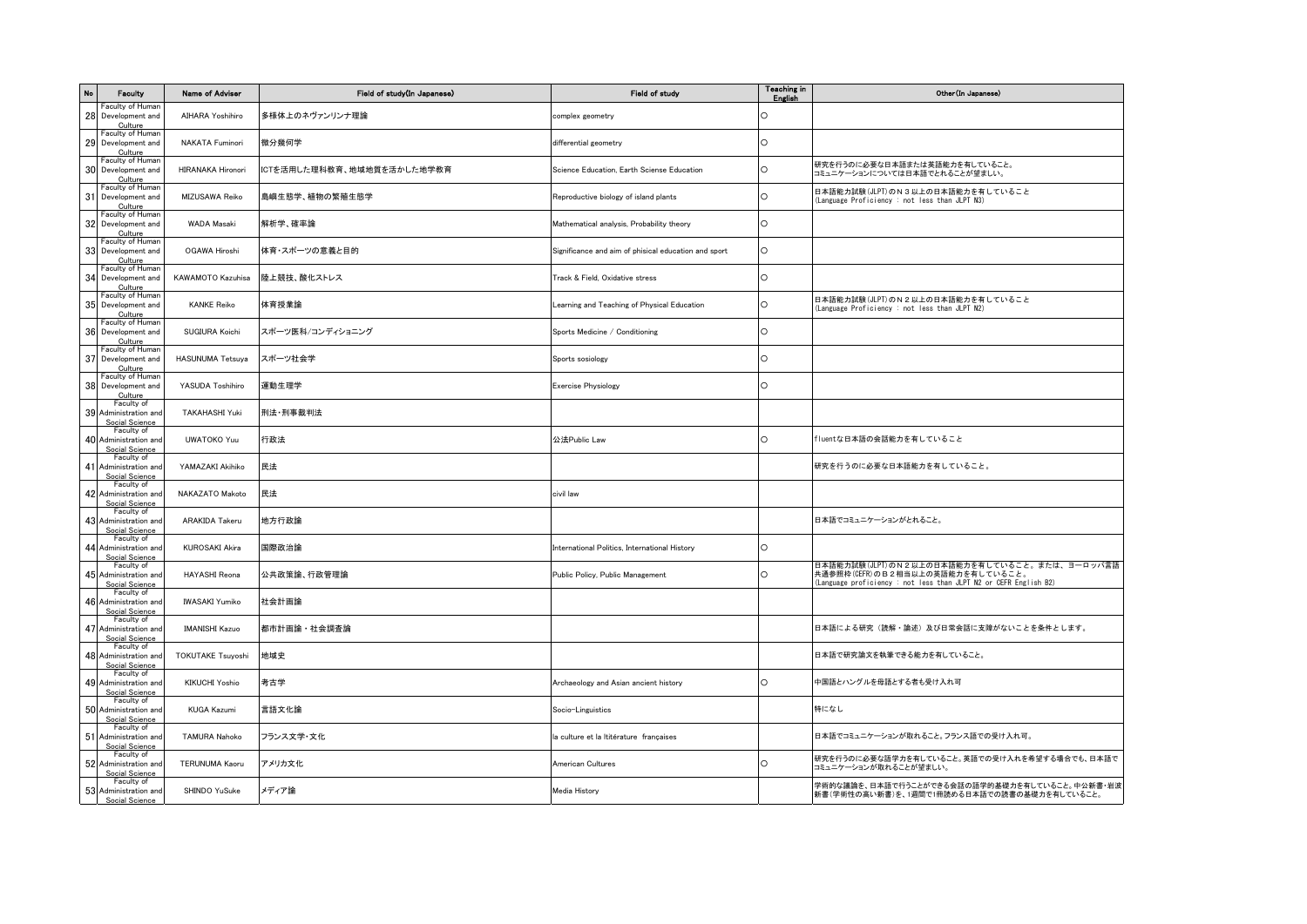| No | Faculty                                                                                | Name of Adviser        | Field of study(In Japanese)                                          | Field of study                                                             | Teaching in<br>English | Other (In Japanese)                                                                                                                                  |
|----|----------------------------------------------------------------------------------------|------------------------|----------------------------------------------------------------------|----------------------------------------------------------------------------|------------------------|------------------------------------------------------------------------------------------------------------------------------------------------------|
| 54 | Faculty of<br>Economics and<br><b>Business</b><br><u>adoministration</u><br>Faculty of | <b>INOE Ken</b>        | 統計学、計量経済学                                                            |                                                                            |                        |                                                                                                                                                      |
| 55 | Economics and<br><b>Business</b><br>adoministration                                    | OJIMA Takeshi          | マクロ経済学、行動経済学                                                         |                                                                            | $\circ$                |                                                                                                                                                      |
| 56 | Faculty of<br>Economics and<br><b>Business</b><br>adoministration                      | KUMAZAWA ToRu          | 労働経済、社会政策、社会保障                                                       |                                                                            |                        |                                                                                                                                                      |
| 57 | Faculty of<br>Economics and<br>Business<br>adoministration                             | SATO Toshihiro         | 経済学(近代経済学)                                                           |                                                                            |                        |                                                                                                                                                      |
| 58 | Faculty of<br>Economics and<br><b>Business</b><br>adoministration                      | SANO KoJi              | 開発経済学                                                                |                                                                            |                        | Development Economics                                                                                                                                |
| 59 | Faculty of<br>Economics and<br>Business<br>adoministration                             | ZU Yonho               | 北東アジア経済論、中国経済論                                                       |                                                                            |                        |                                                                                                                                                      |
| 60 | Faculty of<br>Economics and<br>Business<br>adoministration                             | SUEYOSHI Kenji         | 経済地理学                                                                |                                                                            |                        |                                                                                                                                                      |
| 61 | Faculty of<br>Economics and<br><b>Business</b><br>adoministration                      | SOGO Toshiaki          | アメリカ経済論                                                              |                                                                            |                        |                                                                                                                                                      |
| 62 | Faculty of<br>Economics and<br>Business<br>adoministration                             | <b>NUMATA Daisuke</b>  | 環境経済学                                                                | <b>Environmental Economics</b>                                             | $\circ$                | なお、ゼミ・授業は、他の受講生との関係で、英語での実施はできません。英語での対応は<br>基本的に個別指導になります。                                                                                          |
| 63 | Faculty of<br>Economics and<br><b>Business</b><br>adoministration                      | FUJIWARA Haruka        | 地域経済学、地方財政論、環境経済学                                                    |                                                                            | $\circ$                | ヨーロッパ言語共通参照枠(CEFR)のB2相当以上の英語能力を有していること。<br>Language Proficiency : not less than CEFR English B2)                                                     |
| 64 | Faculty of<br>Economics and<br><b>Business</b><br>adoministration                      | YOSHIDA Itsuki         | 都市·地域計画地域交通政策、観光政策                                                   | Urban Planning, Transport and Tourism Policies                             | $\circ$                | 日本語能力試験(JLPT)のN2以上の日本語能力を有していること<br>(Language Proficiency : not less than JLPT N2)                                                                   |
| 65 | Faculty of<br>Economics and<br><b>Business</b><br>adoministration                      | <b>INAMURA Kentaro</b> | 租税法                                                                  | Tax Law                                                                    |                        | 日本語能力検定N2以上の日本語能力を有していること。<br>(Language Proficiency : not less than JLPT N2)<br>また、日本の租税法に関する法律、判例、文献を読み、日本語での議論・レポート執筆がで<br>きること。                   |
| 66 | Faculty of<br>Economics and<br><b>Business</b><br>adoministration                      | OKUYAMA ShiyuJi        | マネジメント会計、取引デザイン                                                      |                                                                            |                        |                                                                                                                                                      |
| 67 | Faculty of<br>Economics and<br><b>Business</b><br>adoministration                      | NOGIWA Daisuke         | マーケティングサイエンス、経営統計学、消費者行動論                                            |                                                                            | $\circ$                | Marketing science, Business statistics, Consumer behavior theory                                                                                     |
| 68 | Faculty of<br>Economics and<br><b>Business</b><br>adoministration                      | <b>MURAKAMI Sakiko</b> | 地域づくり、住居学、都市計画                                                       | Town Management, Community Management                                      |                        | 日本語能力試験(JLPT)のN2以上の日本語能力を有していること。<br>(Language Proficiency : not less than JLPT N2)<br>また、韓国語でも受け入れ可能です。                                             |
| 69 | Faculty of<br>Economics and<br><b>Business</b><br>adoministration                      | KUZUNETSOVA MARINA     | 社会論                                                                  | Comparative Studies in Society                                             | $\circ$                | ロシア語                                                                                                                                                 |
| 70 | Faculty of<br>Economics and<br>Business<br>adoministration                             | KIKKOJIN Akira         | 国際公共政策論、国際関係論                                                        |                                                                            | $\circ$                |                                                                                                                                                      |
| 71 | Faculty of<br>Symbiotic<br><b>Systems Science</b>                                      | SHINODA Nobuo          | 情報コミュニケション技術の教育利用および情報セキュリティに関する研究                                   | Application of IT technology to school education /<br>Information security |                        | 日本語能力試験(JLPT)のN2以上の日本語能力を有していること<br>(Language Proficiency : not less than JLPT N2)                                                                   |
| 72 | Faculty of<br>Symbiotic<br>Systems Science                                             | NAKAMURA Shoichi       | データ工学, HCI, 教育工学                                                     | Data Enginieering, HCI, Educational Technology                             | $\circ$                | 日本語能力試験(JLPT)のN2以上の日本語能力を有していること。または、ヨーロッパ言語<br>共通参照枠(CEFR)のB2相当以上の英語能力を有していること。<br>Language Proficiency : not less than JLPT N2 or CEFR English B2) |
| 73 | Faculty of<br>Symbiotic<br><b>Systems Science</b>                                      | NAKAYAMA Akira         | ネットワーク構造でモデル化された現実の現象や諸問題に対する各種アルゴリズム<br>の開発                         | Applied Math., Optimization, Operations Research                           | $\circ$                | 英語で受け入れてもよいが、現在の当研究室の研究体制がそうなっていないため、初期の時<br>点では日本語と英語の併用を希望する。                                                                                      |
| 74 | Faculty of<br>Symbiotic<br><b>Systems Science</b>                                      | <b>ISHIOKA Masaru</b>  | 製品開発を行う場合、どのようにテクノロジーを活用すれば顧客の要求を満たし、さ<br>らには他企業との競争で勝てるのかに関する実践的な研究 |                                                                            |                        |                                                                                                                                                      |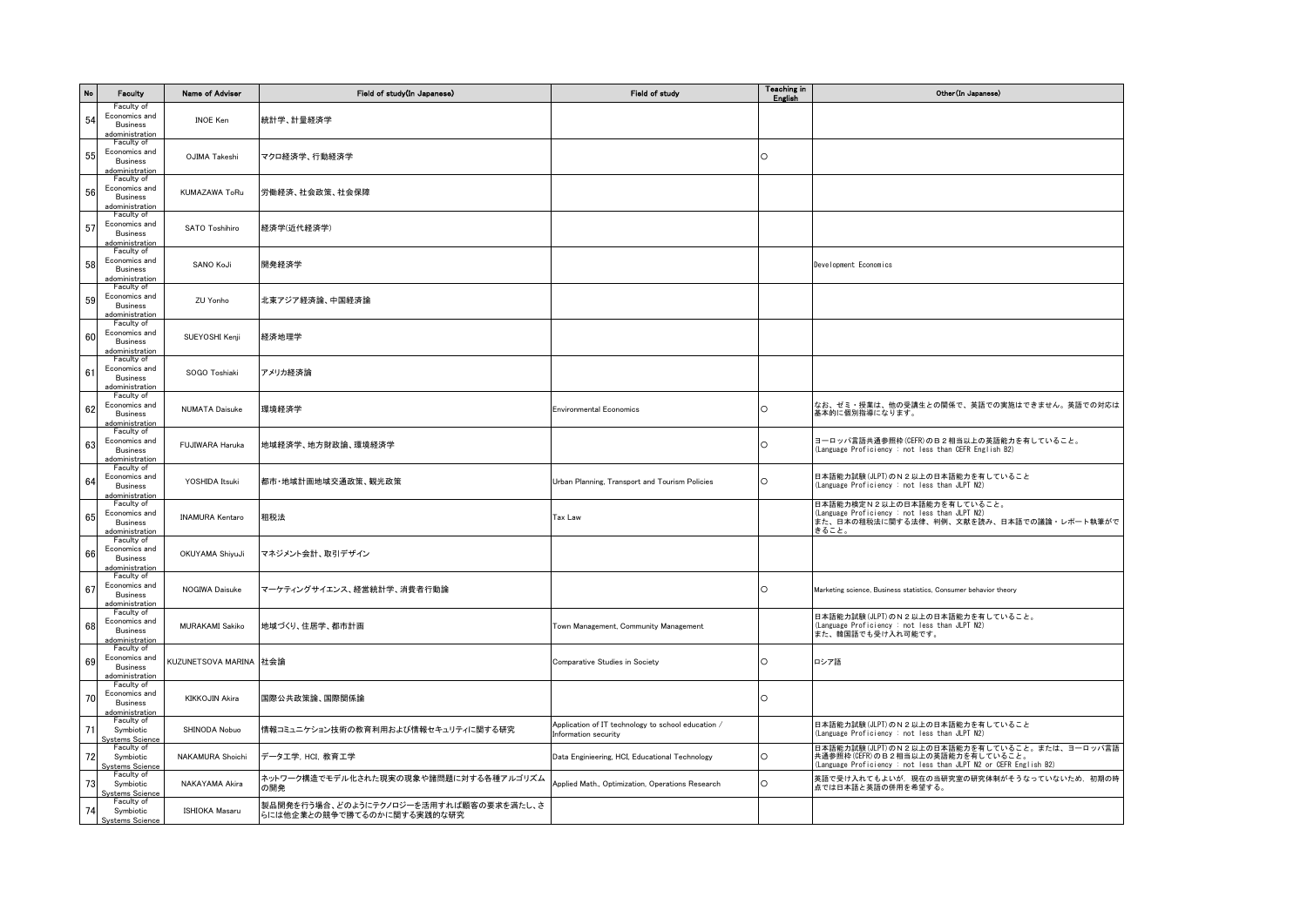| No | Faculty                                            | Name of Adviser          | Field of study(In Japanese)                                                     | Field of study                                                                                                                            | <b>Teaching in</b><br>English | Other (In Japanese)                                                                                                                                                                      |
|----|----------------------------------------------------|--------------------------|---------------------------------------------------------------------------------|-------------------------------------------------------------------------------------------------------------------------------------------|-------------------------------|------------------------------------------------------------------------------------------------------------------------------------------------------------------------------------------|
| 75 | Faculty of<br>Symbiotic<br>Systems Science         | ISHIKAWA Tomoyasu        | ロジスティクス、オペレーションズ・リサーチ                                                           | Logistics, Operations Research                                                                                                            |                               |                                                                                                                                                                                          |
| 76 | Faculty of<br>Symbiotic<br><b>Systems Science</b>  | NISHIJIMA Daisuke        | 環境システム分析                                                                        | Environmental analysis of production and consumption<br>based on system approach                                                          | $\cap$                        | 勉学および研究に意欲のある学生を受け入れさせていただければと思います。                                                                                                                                                      |
| 77 | Faculty of<br>Symbiotic<br><b>Systems Science</b>  | HIGUCHI Yoshiyuki        | 生産、物流、経営、資源エネルギー、廃棄物を対象にしたシステムのモデリング、シ<br>ミュレーション解析、AI応用の研究                     | Industrial Engineering, Operations Research, AI, System<br>Modeling & Simulation                                                          |                               | 積極的に日本語を学びながら、研究を進められること。                                                                                                                                                                |
| 78 | Faculty of<br>Symbiotic<br><b>Systems Science</b>  | OZAWA Yoshihito          | 機械工学, とくに材料力学, 材料工学                                                             | Strength of Materials, Material Engineering, Mechanical<br>engineering                                                                    | C                             | 日本語または英語能力試験における技能を有し、この分野の基礎を修得していることが望ま                                                                                                                                                |
| 79 | Faculty of<br>Symbiotic<br><b>Systems Science</b>  | TAKAHASHI Takayuki       | 人間のさまざまな活動を支援することをめざし、新しいコンセプトのロボットを実現す<br>るためのシステム技術・要素技術に関する研究開発を行っている。       | Robotics                                                                                                                                  |                               | 学習効果を高めるためには,日本語ができた方がベター(ゼミでの学生の発表が基本的に日<br>本語となるため)                                                                                                                                    |
| 80 | Faculty of<br>Symbiotic<br><b>Systems Science</b>  | <b>TANAKA Akira</b>      | 人工心臓や心拍変動解析など血液循環系を中心とした信号解析、モデリングや制御<br>アルゴリズムの開発に関する研究を行っている。                 | <b>Medical Engeneering</b><br>Control for artificial heart<br>Cardiovascular system modeling<br>Physiological signal processing           | $\Omega$                      | 日本語能力試験 (JLPT) のN2以上の日本語能力を有していること。または、ヨーロッパ言<br>語共通参照枠 (CEFR) のB2相当以上の英語能力を有していること。<br>(Language Proficiency : not less than JLPT N2 or CEFR English B2)<br>雷気 制御 信号処理に関する其礎知識が必要、面接を行う |
| 81 | Faculty of<br>Symbiotic<br><b>Systems Science</b>  | <b>BAMBA Kazuharu</b>    | - 般相対性理論、場の量子論、素粒子論に基いて素粒子的宇宙論及び重力理論の<br>研究を行っております。                            | am working on particle cosmology and gravitational<br>theories based on general relativity, quantum field theory<br>and particle physics. | $\circ$                       |                                                                                                                                                                                          |
| 82 | Faculty of<br>Symbiotic<br><b>Systems Science</b>  | <b>FUTAMI Ryoko</b>      | 麻痺した手足の運動機能を補助する電気刺激と、脳の感覚・運動系のモデリングの<br>研究を行っている。                              | Functional Electrical Stimulation (FES) for paralyzed<br>extremities and neural modeling of human sensory/motor<br>unction                | O                             | 日常会話程度の日本語力は必要                                                                                                                                                                           |
| 83 | Faculty of<br>Symbiotic<br><b>Systems Science</b>  | YAMAGUCHI Katsuhiko      | 物性物理学を基盤とした磁気と光(放射線を含む)について、実験・シミュレーション<br>の両面から研究している。                         | Solid State Physics (Especially, magnetism, light and<br>radation)                                                                        | ∩                             | 日本語能力試験(JLPT)のN2以上の日本語能力を有していること。または、ヨーロッパ言語共通参<br>照枠(CEFR)のB2相当以上の英語能力を有していること。<br>Language Proficiency : not less than JLPT N2 or CEFR English B2)                                     |
| 84 | Faculty of<br>Symbiotic<br><u>Systems Science</u>  | <b>INOMATA Shinji</b>    | 有機金属化学                                                                          | Organometallic Chemistry                                                                                                                  | $\cap$                        |                                                                                                                                                                                          |
| 85 | Faculty of<br>Symbiotic<br>Svstems Science         | OHASHI Hironori          | 物理化学、X線分光学                                                                      | X-ray and gamma-ray chemical analysis. X-ray absorption<br>fine structure (XAFS) and Mossbauer spectroscopy                               | C                             | 日本語能力試験 (JLPT) のN2以上の日本語能力を有していること。または、ヨーロッパ言<br>語共通参照枠 (CEFR) のB2相当以上の英語能力を有していること。<br>(Language Proficiency : not less than JLPT N2 or CEFR English B2)                                |
| 86 | Faculty of<br>Symbiotic<br><b>Systems Science</b>  | OYAMA Dai                | 金属錯体化学                                                                          | coordination chemistry                                                                                                                    | O                             |                                                                                                                                                                                          |
| 87 | Faculty of<br>Symbiotic<br><b>Systems Science</b>  | SUGIMORI Daisuke         | 環境浄化・未利用バイオマス変換・有用物質生産のための微生物・酵素の研究開発  Enzymology, Fermentation, Bioremediation |                                                                                                                                           | $\Omega$                      | 片言の日本語と英語でコミュニケーションが取れれば問題ないと思います。                                                                                                                                                       |
| 88 | Faculty of<br>Symbiotic<br>Systems Science         | <b>TAKAYASU ToRu</b>     | 非ベンゼン系芳香族化合物の合成と性質に関する研究                                                        | Structural Organic Chemistry                                                                                                              | $\Omega$                      |                                                                                                                                                                                          |
| 89 | Faculty of<br>Symbiotic<br><b>Systems Science</b>  | <b>NAKAMURA Kazumasa</b> | 材料工学、特に炭素材料を初めとした無機材料(セラミックス)や複合材料の開発と分                                         | Materials Science, Carbon materials, Ceramics, Composite<br>naterials                                                                     | $\cap$                        | 日本語能力試験(JLPT)のN3以上の日本語能力を有していること。<br>(Language Proficiency: not less than JLPT N3)<br>材料工学分野について十分な研究遂行能力を有していること。                                                                       |
| 90 | Faculty of<br>Symbiotic<br><b>Systems Science</b>  | <b>SATO Michio</b>       | 化学工学・物質移動解析・物質循環解析(リサイクル)・エネルギープロセス解析(再<br>生可能エネルギー)                            | chemical Engineering, Transport Analysis, Recycle Process,<br>Renewable Energy                                                            |                               | 福島県内など地域の課題を研究対象とすることが多いため、一般市民や地域産業界と意思疎<br>通できる程度の日本語力があることが望ましい。                                                                                                                      |
| 91 | Faculty of<br>Symbiotic<br><u> Systems Science</u> | <b>KANEKO Shingo</b>     | 分子生態学·保全生態学                                                                     | molecular ecology, conservation ecology                                                                                                   | $\circ$                       |                                                                                                                                                                                          |
| 92 | Faculty of<br>Symbiotic<br><b>Systems Science</b>  | KIMURA Katsuhiko         | 森林の生態学、特に年輪解析を用いた動態とその履歴に関する研究                                                  |                                                                                                                                           |                               |                                                                                                                                                                                          |
| 93 | Faculty of<br>Symbiotic<br>Systems Science         | <b>KUROSAWA Takahide</b> | アジア産トウダイグサ科植物の分類学的研究および地域の植物相や保全に関する<br>研究                                      | plant taxonomy, plant ecology, flora, conservation                                                                                        | O                             | 日本語能力試験(JLPT)のN2以上の日本語能力を有していること。または、ヨーロッパ言<br>語共通参照枠(CEFR)のB2相当以上の英語能力を有していること。<br>(Language Proficiency : not less than JLPT N2 or CEFR English B2)                                    |
| 94 | Faculty of<br>Symbiotic<br><b>Systems Science</b>  | <b>TSUTSUMI TadaKi</b>   | 昆虫の比較発生学、地域の昆虫相保全                                                               | Insect Morphlogy and Conservation                                                                                                         | O                             |                                                                                                                                                                                          |
| 95 | Faculty of<br>Symbiotic<br><u> Systems Science</u> | NAMBA Kenji              | 環境の微生物学. 放射生態学                                                                  | Environmental Microbiology, Radioecology                                                                                                  | $\circ$                       |                                                                                                                                                                                          |
| 96 | Faculty of<br>Symbiotic<br><b>Systems Science</b>  | <b>KAWAGOE Seiki</b>     | 気候変動が流域圏の環境(主に水・土砂災害や水資源)に及ぼす影響に関する研                                            | hydrology, environment engineering, disaster science                                                                                      | C                             | 詳細条件は特になし、事前の教員へのコンタクトが必要                                                                                                                                                                |
| 97 | Faculty of<br>Symbiotic<br>Systems Science         | SHIBASAKI Naoaki         | 地下水の動態、水収支、地下水障害、地下水資源の開発や地下水盆の管理に関す<br>る研究                                     | Hydrogeology, Groundwater Basin Management,<br>Groundwater Simulation                                                                     | $\Omega$                      |                                                                                                                                                                                          |
| 98 | Faculty of<br>Symbiotic<br>Systems Science         | YOKO Yoshiyuki           | 水文学, 水資源工学, 河川工学                                                                | Hydrology, Water Resource Engineering, River Engineering                                                                                  | ∩                             |                                                                                                                                                                                          |
| 99 | Faculty of<br>Symbiotic<br><u>Systems Science</u>  | YOSHIDA Ryuhei           | 応用気象学(農業、再生可能エネルギー)                                                             | Applied meteorology and climatology (agriculture, renewable<br>energy)                                                                    | $\cap$                        |                                                                                                                                                                                          |
| ## | Faculty of<br>Symbiotic<br><b>Systems Science</b>  | KAWASAKI KoTa            | 都市・地域再生、マスタープラン、土地利用、中心市街地、計画理論、都市計画訴<br>訟、海外都市計画など、都市計画・まちづくりに関する研究            | <b>City Planning</b>                                                                                                                      | $\cap$                        |                                                                                                                                                                                          |
| ## | Faculty of<br>Symbiotic<br><b>Systems Science</b>  | GOTO Shinobu             | 環境計画、環境システム工学、環境教育、原子力・放射線教育                                                    | Environmental Planning, Environmental Systems<br>Engineering, Environmental Education, Nuclear and<br>Radiation Education                 | $\circ$                       |                                                                                                                                                                                          |